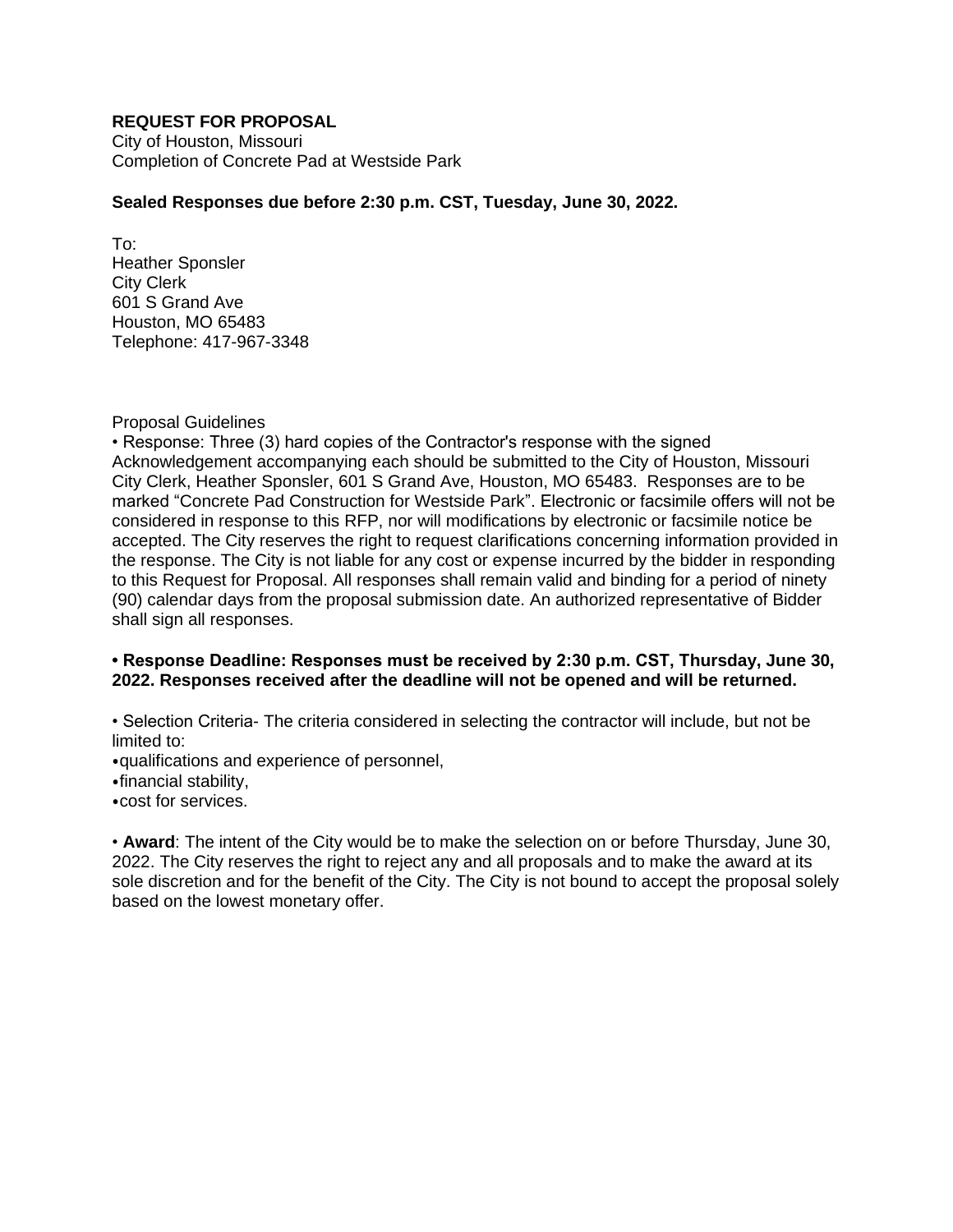## **INVITATION TO BID TO COMPLETE CONCRETE SLAB LOCATED AT WESTSIDE PARK**

The City of Houston is soliciting bids from qualified contractors for the completion of a concrete slab located at Westside Park, 110 King Street, Houston, Missouri 65483. Sealed bids will be accepted until 2:30 p.m., Thursday, June 30, 2022. Bids should be submitted to: Heather Sponsler, City Clerk, 601 S Grand Ave, Houston, MO 65483, Telephone: 417-967-3348. Bids may be delivered in person, by carrier or by mail. It is the sole responsibility of the vendor to see that his/her bid is received in proper time. No late bids will be considered. Bids must be submitted in a sealed envelope clearly marked "**Concrete Pad Construction at Westside Park**". Include the date and time of the bid opening on the front of the envelope. The city reserves the right to accept or reject any proposals as deemed in the best interest of the City of Houston. A Payments and Performance Bond issued to the benefit of the City in the amount equal to One Hundred (100.0%) percent of the contract sum as specified in the bid form, herein shall be required by the successful bidder. A 10% Bid Bond shall be provided with the bid. Questions regarding this bid should be directed to Brandon Maberry, Parks Director at parks@houstonmo.org or 417-260-1155.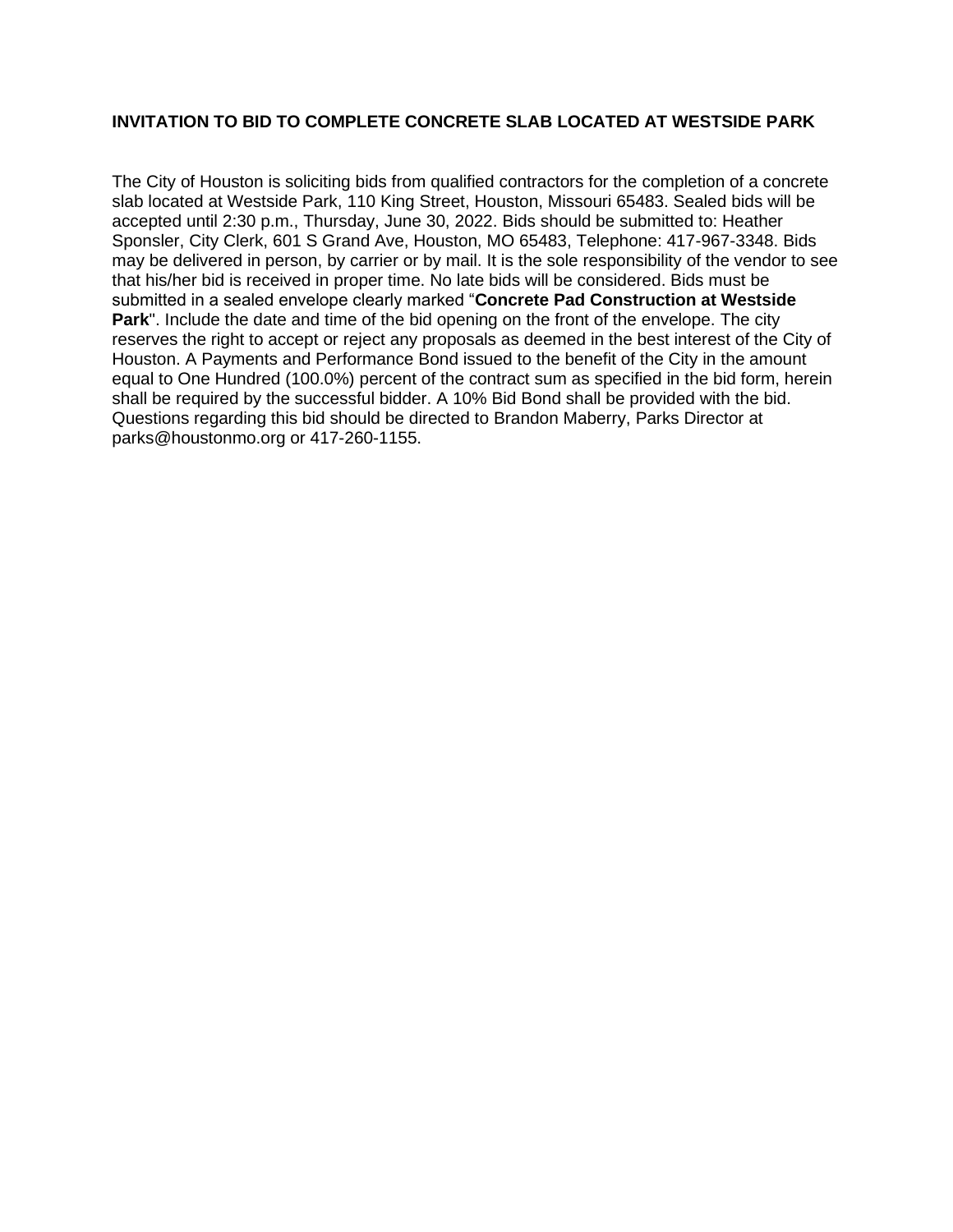# **CITY OF HOUSTON- Concrete Pad Construction at Westside Park**

I. **INSTRUCTIONS TO BIDDERS**- Please Read All Instructions Carefully

1. Bids submitted in accordance with the specifications contained herein will be received by the City of Houston by 2:30 p.m., Thursday, June 30, 2022. All sealed bids should be delivered to the City of Houston City Clerk at 601 S Grand Ave, Houston, Missouri, 65483.

2. The City reserves the right to reject any or all bids, to waive any technicalities and to select the bid deemed by the Mayor and Board of Aldermen to be in the best interest of the City.

3. Please complete the bid proposal in duplicate. Bid proposal forms, Non-Collusion Affidavit, Affidavit of Compliance with Section 285.500 R.S.Mo., Et Seq. must be completed and signed. Failure to complete the bid forms is cause for rejection of bids.

4. All specifications listed are intended to be preferred function and performance specifications. No specification should be construed as representing any particular brand of materials. Bidders should propose to furnish materials that come closest to meeting the details of the

specifications. Where deviations are necessary, bidder must specify such deviation in the "Bid Response Form," stating why the supplies he/she proposes will render equivalent reliability or performance. Failure to detail all such deviations will provide a basis for rejection of the entire proposal. The City of Houston has a preference for materials made in the U.S.A.

5. The City of Houston is exempt from all sales tax. Exemption certificates will be furnished upon request. Any and all discounts for which the City of Houston qualifies should be applied and included in the bid.

6. Questions regarding this bid request should be directed to Brandon Maberry, Park Director at parks@houstonmo.org or 417-260-1155.

7. No fax, e-mail or verbal bids will be accepted. Contractors are responsible for the timely delivery of bid packages to the Houston City Clerk. A postage meter mark is not sufficient evidence of mailing any bid package.

## II. **TERMS AND CONDITIONS**

1. The proposed materials must be new. Substitutions must be approved before ordering.

2. The City of Houston reserves the right to cancel all or part of orders if shipment is not made as promised.

3. Materials must be shipped to 601 S Grand Ave, Houston, Missouri 65483. All shipping charges must be prepaid.

4. Prices quoted are to be firm and final; and prices shall be stated in full with packing, and shipping charges included. Any and all discounts for which the City of Houston qualifies should be applied and included in the bid.

5. Payment will be made through normal purchase order and invoice procedures. Before this payment is made, the Contractor shall furnish to the City a complete itemized bill and the appropriate lien waivers.

6. Warranty information must be provided and include warranties for material and workmanship.

7. The CITY OF HOUSTON in accordance with Title VI of the Civil Rights Act of 1964, 78, Stat. 252, 42 USC 2000d to 2000d-4 and Title 49, Code of Federal Regulations, Department of Federally assisted programs of the Department of Transportation issued pursuant to such Act, hereby notifies bidders that it will affirmatively ensure that in any contract entered into pursuant to this advertisement, minority business enterprises will be afforded full opportunity to submit bids in response to this invitation and will not be discrimination against on the grounds of gender, disability, race, color or national origin in consideration for an award.

8. Each bid shall be submitted on the attached "Bid Response Form", "Affidavit of Compliance with Section 285.500 R.S.Mo., Et Seq.," and "Non-Collusion Affidavit of Prime Bidder" which shall be signed with the full name of the company submitting the proposal. The proposal shall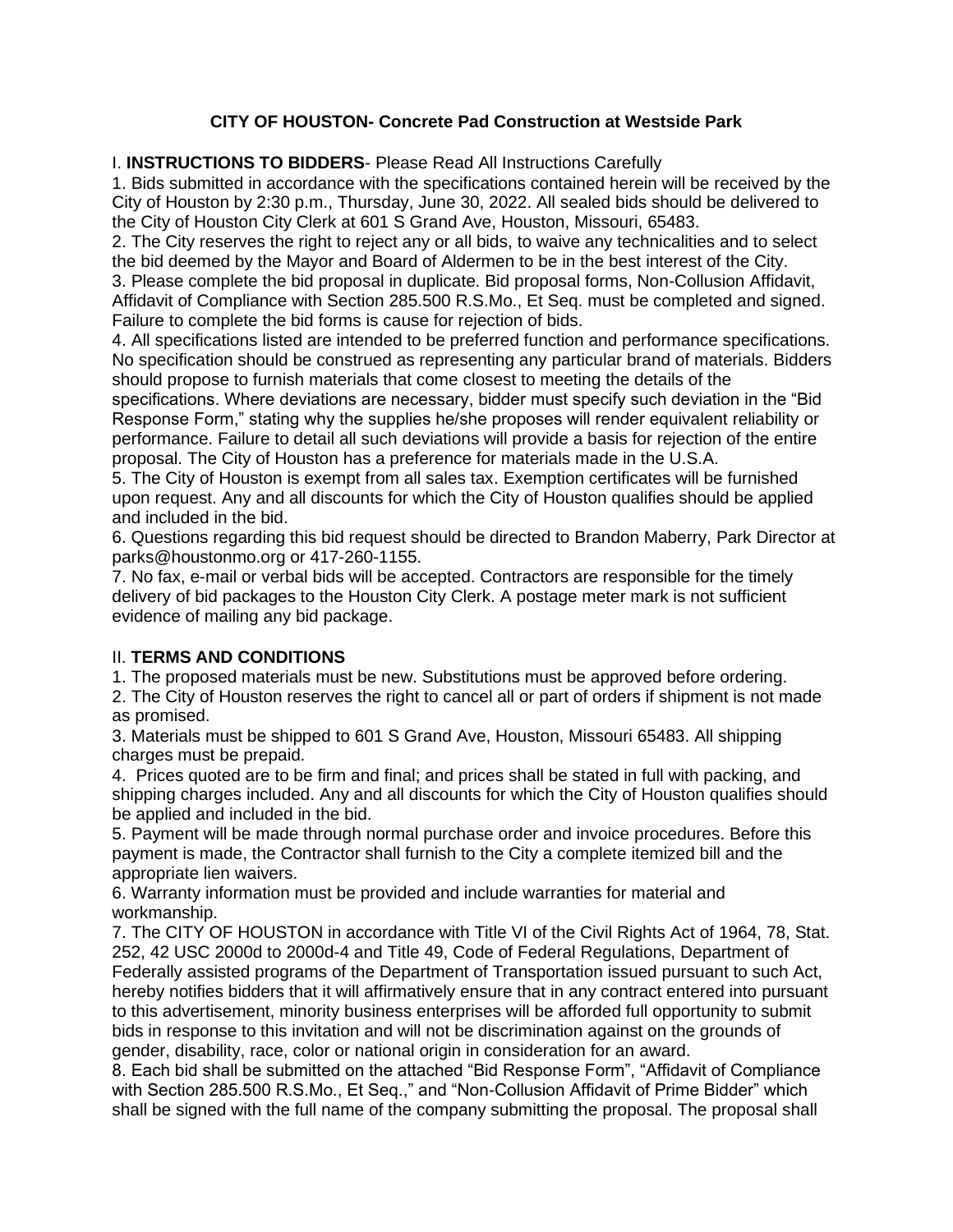be signed by an authorized agent or officer of the company, stating his/her title, along with the complete mailing address and telephone number stated. Affidavit of Compliance with Section 285.500 R.S.Mo., Et Seq. and Non-Collusion Affidavit of Prime Bidder must be signed and notarized.

9. Any bid proposal may be withdrawn prior to the closing time for receipt of the bids; but no bid proposal shall be withdrawn for a period of ninety days after the closing time for the receipt of the bids.

10. All conditions and specifications are incorporated by reference in any purchase order issued or contract signed.

11. All pages of the "Bid Response Form" must be returned in its entirety, along with any deviations from the specifications noted on separate sheets. Failure to do so is cause for rejection of any bid proposal.

12. Signature of bidder on "Bid Response Form" indicates that he/she has examined the information herein and is familiar with requirements as to equipment and supplies; and he/she has prepared, examined and checked the Proposal to ascertain that no mistake or error is contained in the Proposal, and that he/she will make no claim for correction or modification after the closing time for the receipt of the bids.

## III. **GENERAL PROVISIONS OF THE SPECIFICATIONS SCOPE OF WORK**

The City of Houston is requesting proposals for the completion of a concrete slab at Westside Park. The concrete slab is already in the process of construction. The bidding company is responsible for looking at previously completed construction, determining steps necessary for completion of concrete slab, submitting plan and quote for completion of concrete slab. The concrete slab will need to include two volleyball pole ground sleeves.

A. Concrete Slab

1. The City of Houston is interested in a concrete slab for pickleball and volleyball at Westside Park, 110 King Street, Houston, Missouri, 65483.

2. The dimension of the top of the slab must be 80' x 40'.

3. There must be two ground sleeves installed into the concrete for the purpose of a volleyball pole/net.

4. Bidders shall submit acknowledgement of plan to include ground sleeves with their bid.

## IV - **CHANGES AND EXTRAS**

The City may make changes within the general scope of the Contract by altering, adding to or deducting from the Work, the Contract Sum being adjusted accordingly. All such changes in the Work shall be executed under the conditions of the Contract. No extra work or change shall be made except pursuant to a Change Order from the City in accordance with the General Conditions. Any claim for an increase in the Contract Sum resulting from any such change in the Work shall be made by the Contractor and must be agreed upon in writing by the City prior to beginning such work. Any adjustment in the contract sum resulting for authorized extra work or change in work shall be determined based on unit prices previously specified, to the extent that such unit prices are applicable. If such unit pricing is not applicable, the adjustment in Contract Sum shall, at the option of the City be determined by an acceptable lump sum properly itemized and supported by sufficient substantiating data to permit evaluation, or by an acceptable cost plus percentage or fixed fee.

V – **WARRANTY** Bidders shall supply a Statement of Warranty for materials.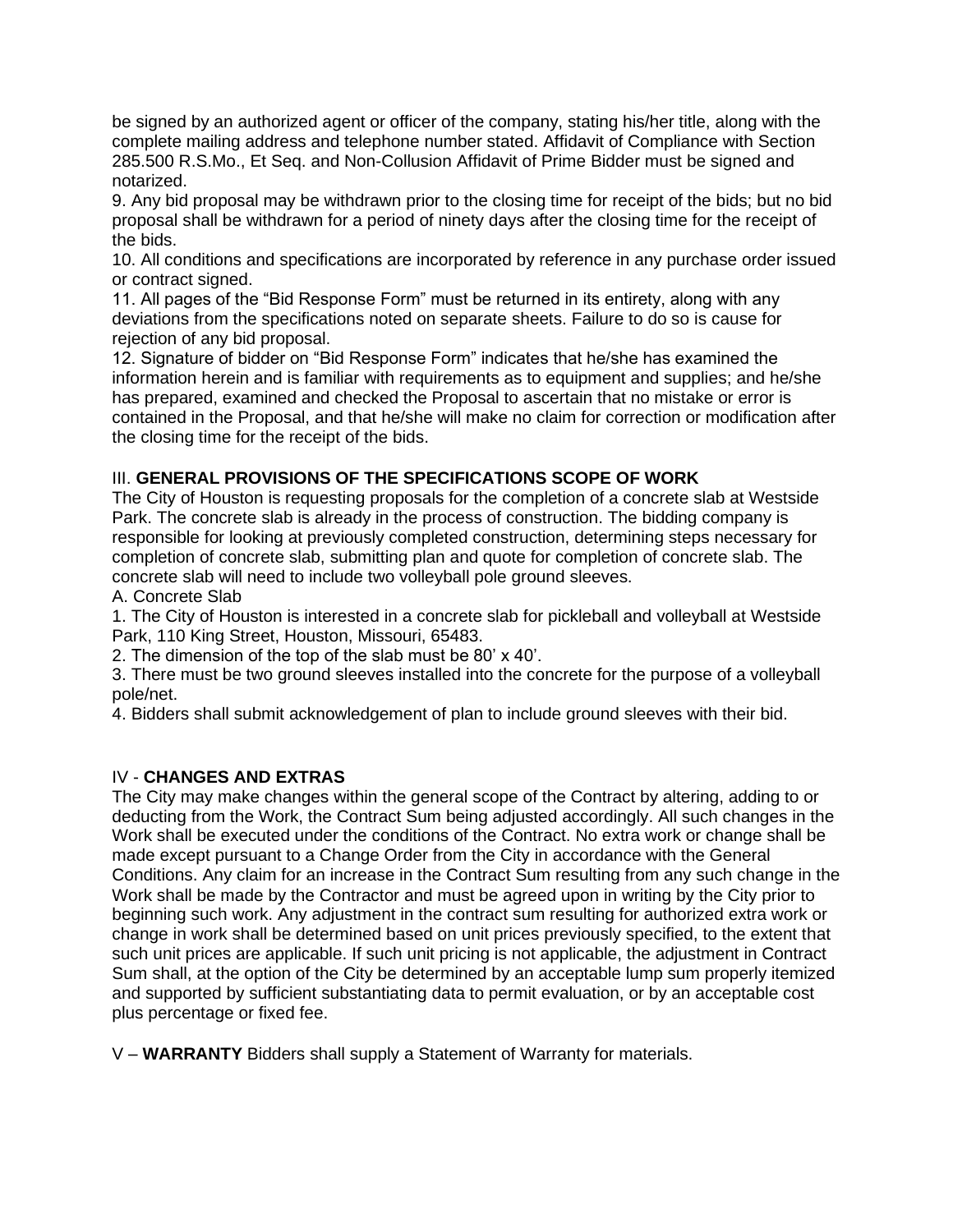## **BID RESPONSE FORM**

Houston Parks and Recreation; Concrete Slab Construction at Westside Park Name of Supplier\_ Item Total Cost (including delivery) Manufacturer: Warranty: \$

# **TOTAL**: \$

I, (print name) \_\_\_\_\_\_\_\_\_\_\_\_\_\_\_\_\_\_\_\_\_\_\_\_\_\_\_\_\_\_\_\_\_\_\_\_\_\_\_\_\_\_\_, authorized representative of (print company name) \_\_\_\_\_\_\_\_\_\_\_\_\_\_\_\_\_\_\_\_\_\_\_\_\_\_\_\_\_\_\_\_\_\_\_\_\_\_\_\_\_\_\_\_\_\_\_\_\_\_ have read and understand the terms and conditions of this bid. I agree to all stated conditions. Materials quoted which do not meet the preferred specifications are described in separate sheets attached to this response form. Please mark the envelope with 'Concrete Pad Construction at Westside Park' (City Clerk,, Do Not Open) \_\_\_\_\_\_\_\_\_\_\_\_\_\_\_\_\_\_\_\_\_\_\_\_\_\_\_\_\_\_\_\_\_\_\_\_\_\_\_\_\_\_\_\_\_\_\_\_\_\_\_\_\_\_\_\_\_\_\_\_\_\_\_\_\_\_\_\_\_

| <b>Signature of Representative and Title</b>                                                                                 | <b>Date</b> |
|------------------------------------------------------------------------------------------------------------------------------|-------------|
|                                                                                                                              |             |
| City<br><u> 1999 - Jan James James James James James James James James James James James James James James James James J</u> |             |
| Zip                                                                                                                          |             |
| Phone                                                                                                                        |             |
| Email                                                                                                                        |             |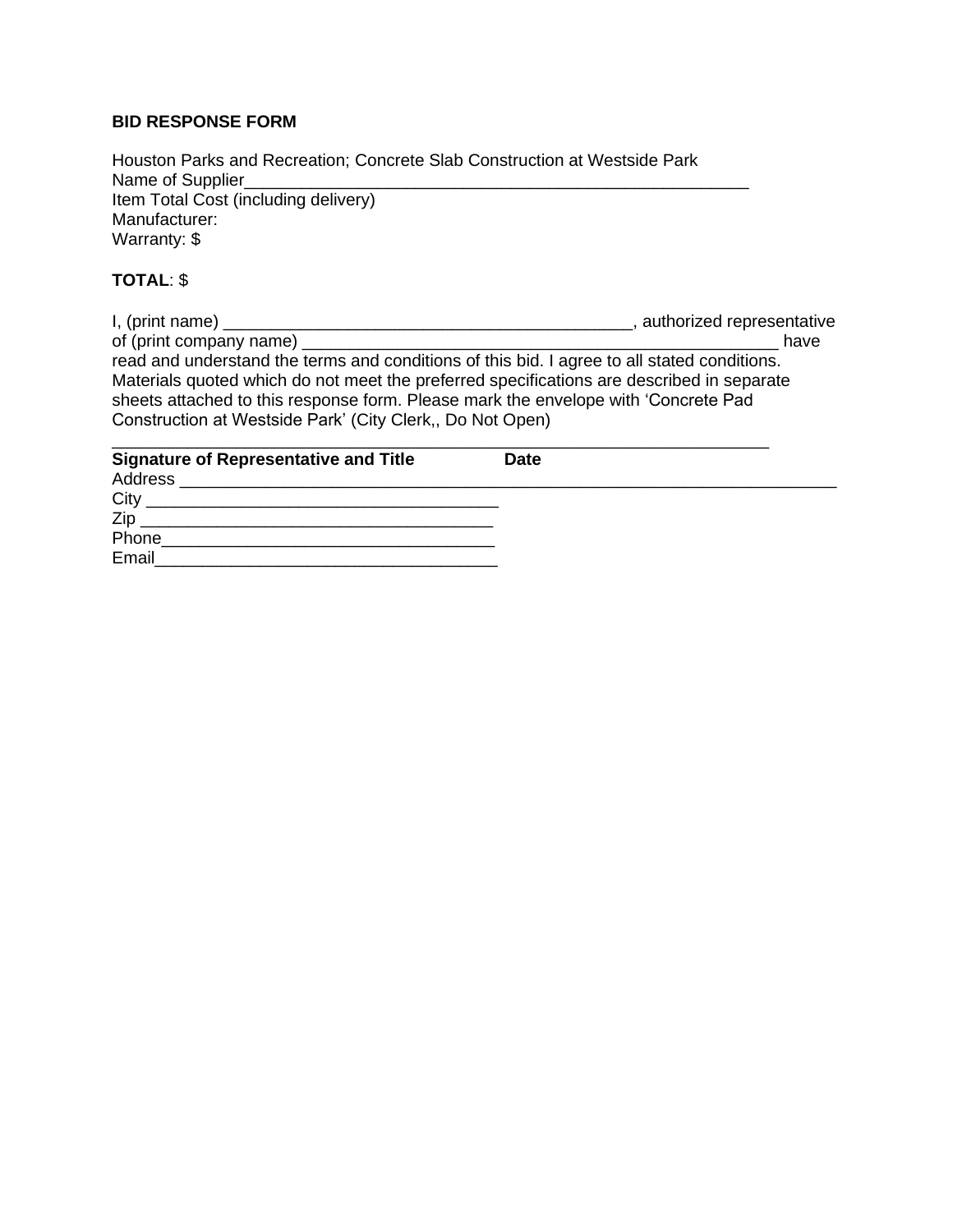### \*\*\* RETURN THIS PAGE 1 of 2 \*\*\*

\_\_\_\_\_\_\_\_\_\_\_\_\_\_\_\_\_\_\_\_\_\_\_\_

#### **BID RESPONSE FORM NON-COLLUSION AFFIDAVIT OF PRIME BIDDER**

State of MO, ss County of (Texas) **Example 20** and the state of MO, ss County of (Texas) first duly sworn, deposes and says that: 1. He/She is owner, partner, office, representative or agent of Table 2. Hereign of the Bidder that has submitted the attached bid; 2. He/She is fully informed respecting the preparation and contents of the attached bid and of all pertinent circumstances respecting such bid; 3. Such bid is genuine and is not a collusive or sham bid; 4. Neither the said Bidder nor any of its officers, partners, owners, agents, representatives, employees or parties in interest, including this affidavit, has in any way colluded, conspired, connived or agreed, directly or indirectly, with any connection with the contract for which the attached bid has been submitted or to refrain from bidding in connection with such contract, or has in any manner, directly or indirectly, sought by agreement or collusion or communication or conference with any other bidder, firm or person to fix the price or prices in the attached bid or of any other bidder, or to fix any overhead, or to secure any advantage against the City or any person interested in the proposed contract; and 5. The price or prices quoted in the attached bid are fair and proper, and are not tainted by any collusion, conspiracy, connivance or unlawful agreement on the part of the Bidder or any of its agents, representatives, owners, employees, or parties in interest, including this affidavit. Signed

|        | Title                                  |
|--------|----------------------------------------|
|        | Subscribed and sworn to before me this |
| day of | . Notary Public:                       |
|        | My Commission expires:                 |